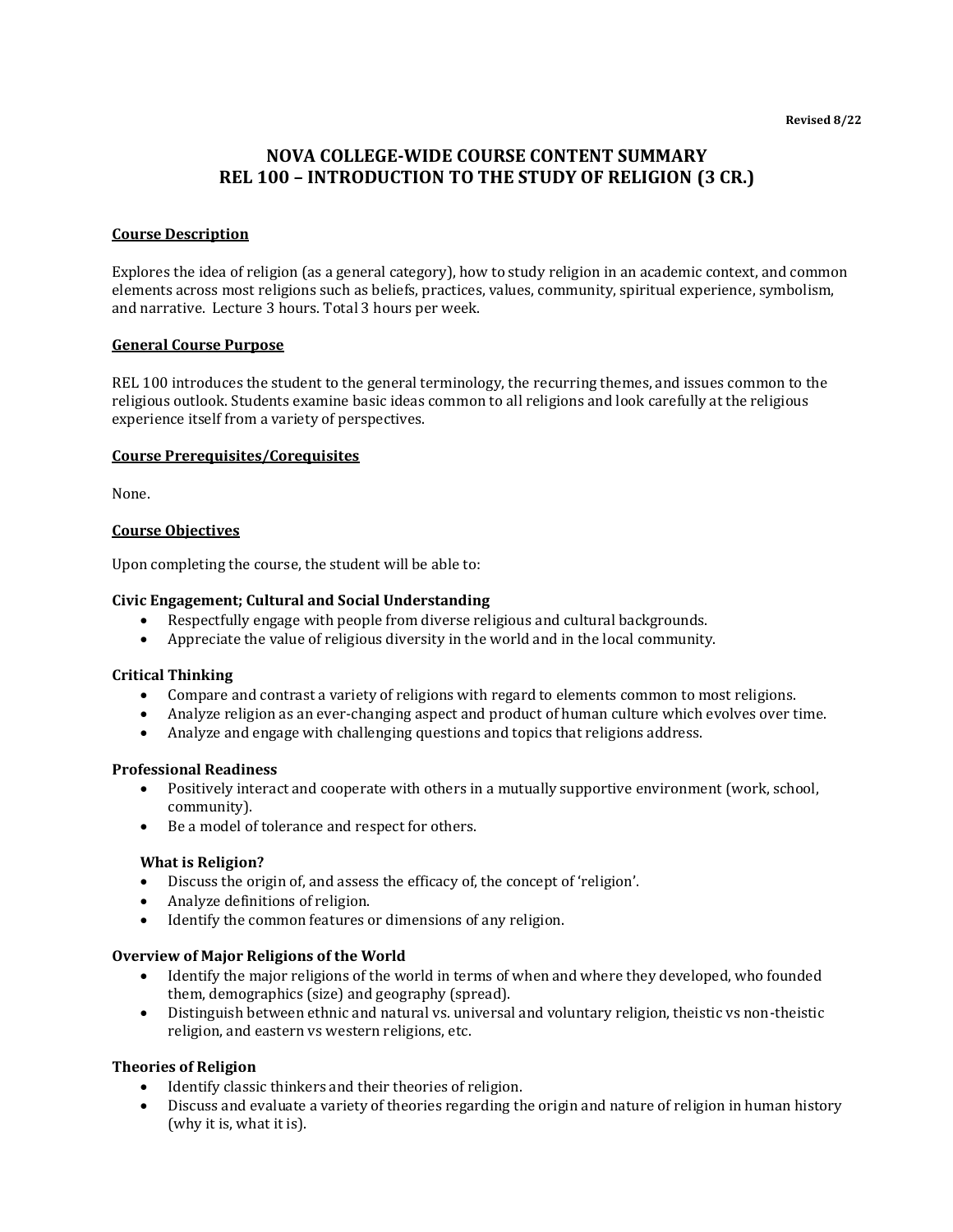# **The Academic Study of Religion**

- Identify, apply, analyze, and/or evaluate the different methods and approaches to the study of religion (e.g. psychological, sociological, anthropological, philosophical, theological, historical, phenomenological, etc.).
- Apply these theories in the analysis of a variety of religions.
- Discuss religion from the objective perspective of an outsider.

### **The Idea of the Sacred (sacred places, objects, experience)**

- Define and use relevant religious terminology, such as theophany, hierophany, the holy, sacred, spirituality, etc.
- Identify a variety of kinds of sacred experience.

### **Beliefs about a 'Higher Power'**

• Define and use relevant religious terminology, such as theism, atheism, pantheism, monotheism, monism, dualism, polytheism, agnosticism, ultimate reality, etc.

# **Existential Questions about Life and the Afterlife**

- Define and use relevant religious terminology, such as heaven, hell, reincarnation, karma, sin, theodicy, etc.
- Discuss the problem of human existence as identified by various religions.

# **Ways of Salvation (spiritual paths)**

- Define and use relevant religious terminology, such as devotion, mysticism, faith, disciplined action, meditation, etc.
- Compare and contrast the different ways that different religions attempt to solve the problem of human existence.

### **Ethics and Values**

- Define and use relevant religious terminology, such as precepts, natural law, religious law, divine command, deontology, teleology, virtue ethics, etc.
- Discuss how different religions address a variety of moral issues.

### **Ritual and Practices**

- Define and use relevant religious terminology, such as ritual, rites of passage, sacrament, sacrifice, calendar (or periodic) ritual, etc.
- Distinguish among and explain the different kinds of ritual.
- Identify rituals from a variety of religions and properly classify them according to type.
- Discuss theories of religious sacrifice.

### **Scripture and Sacred Texts**

- Define and use relevant religious terminology, such as revelation, canon, scripture, closed, open, etc.
- Name a variety of sacred texts and identify the religions associated with each.
- Interpret scripture in a variety of ways.

### **Symbolism, story and myth**

- Define and use relevant religious terminology, such as myth, metaphor, parable, symbol, representational, presentational, signs, etc.
- Discuss the role and characteristics of myth and other kinds of stories within a religious context.

### **Sacred Community**

- Distinguish among different kinds of religious institutions and the terms used to identify them: voluntary vs. natural or ethnic, cult, sect, denomination, monasticism, etc.
- Distinguish among and identify different kinds of sacred people: prophets, sages, saviors, clergy, monastics, shamans, etc.
- Discuss how religious institutions evolve and change over time.